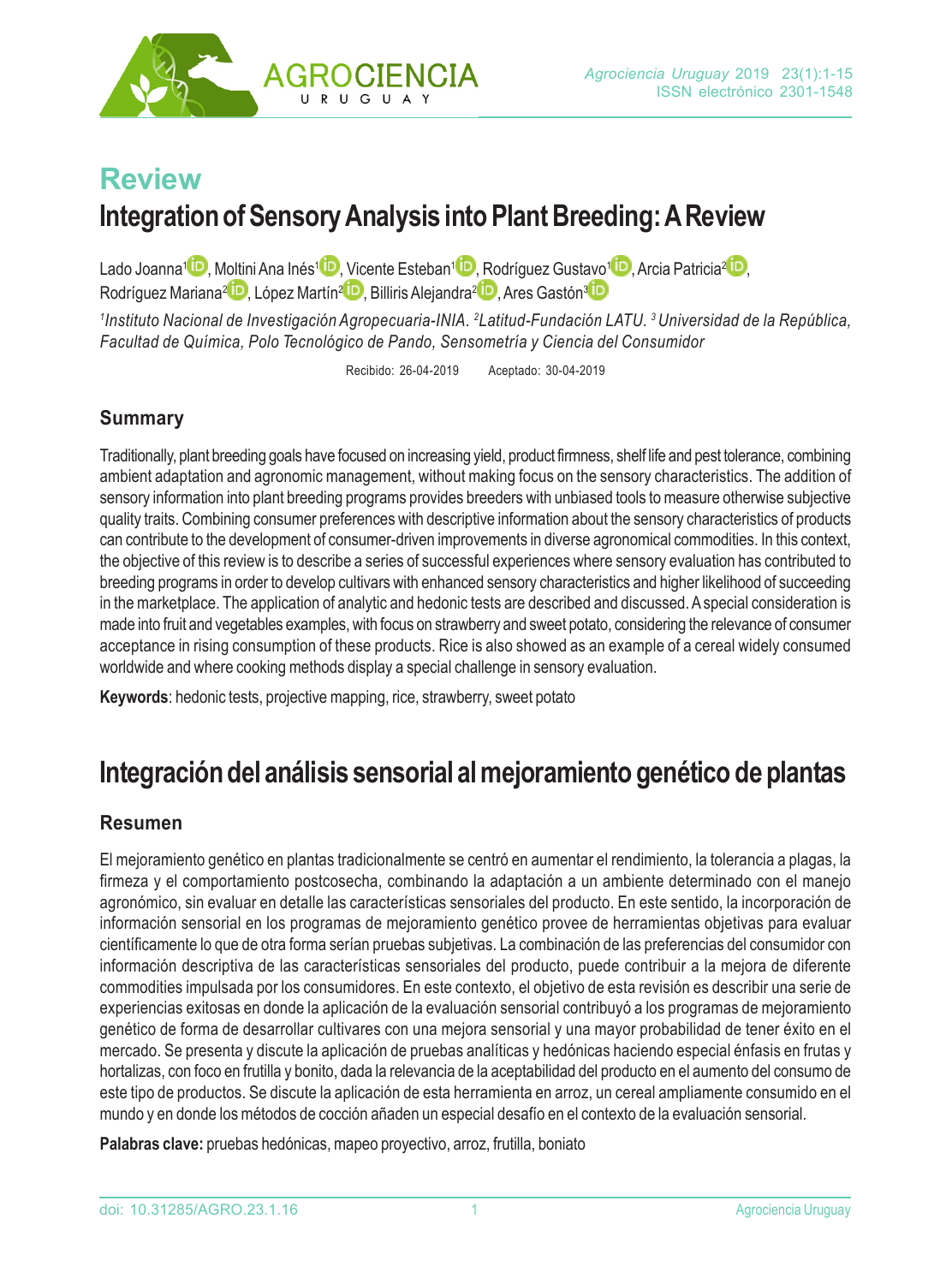# **Introduction - Why integrating sensory evaluation into plant breeding programs?**

Growers and marketers are facing many challenges in order to reach and maintain vegetable quality, balancing product origin from a natural crop exposed to ambient fluctuations and agronomic decisions that drastically impact on nutritional quality and contribute to the inherent sensory variability of plant-derived products. Traditionally, plant breeding goals have focused on increasing yield, product firmness, shelf life and pest tolerance, combining ambient adaptation and agronomic management, without making focus on the sensory characteristics of the products<sup>(1)</sup>. However, understanding which sensory characteristics/traits appeal to their customers is key to determine strategies to enhance the marketability and consumption of fruit and vegetables<sup>(2)</sup>.

The addition of sensory information into plant breeding programs provides breeders with unbiased tools to measure otherwise subjective fruit quality traits. Combining consumer preferences with descriptive information about the sensory characteristics of products can contribute to the development of consumer-driven improvements in diverse agronomical commodities<sup>(2)(3)(4).</sup>

In this context, the objective of the present work is to describe a series of successful experiences where the sensory evaluation has contributed to breeding programs in order to develop cultivars with enhanced sensory characteristics and a higher likelihood of succeeding in the marketplace.

# **Sensory evaluation: Analytic and hedonic approaches to the sensory characteristics of fruit and vegetables**

Sensory evaluation is a scientific discipline that 'evokes, measures, analyzes, and interprets responses to the characteristics of products that are perceived by the senses<sup>'(5)</sup>. This discipline can be basically divided into two main areas: analytical tests, aimed at obtaining an objective of the sensory characteristics of products, and hedonic tests, aimed at evaluating consumers' hedonic reaction to products<sup>(6).</sup> In the following sections, a brief description of some analytic and hedonic tests is provided. Interested readers are advised to refer to sensory evaluation textbooks for additional details, as well as recommendations for best practice on how to design sensory tests<sup>(5)(7)(8)</sup>.

## **Analytic tests**

Sensory evaluation uses different tests to gather objective information about the sensory characteristics of products<sup>(5)</sup>. Sensory characterization is the most relevant analytic test for breeding programs. It aims at obtaining a complete qualitative and quantitative description of the sensory characteristics of a product $(7)$ .

Sensory characterization has been traditionally conducted with trained assessors, who are selected based on their superior sensory acuity and ability to discriminate among products<sup>(5)</sup>. After selection, the assessors are trained to recognize, describe and quantify the sensory characteristics of the target products in an objective and reliable way<sup>(7)</sup>.

Descriptive analysis has been regarded as the golden standard for sensory characterization<sup>(9)</sup>. It involves three main steps: descriptor generation, assessor training and sample evaluation $(7)$ . In the first step, 8-12 assessors, previously selected using standardized procedures, select the attributes that describe the sensory characteristics of the target product and agree on their definition and how to evaluate them<sup>(10)</sup>. References are selected to facilitate the identification of the attributes and the quantification of their intensity $(11)$ . The second step consists of training the assessors on how to recognize the sensory attributes and rate their intensity using 10 cm or 15 cm line scales $(7)$ . The main aim of the training process is that all the assessors evaluate the sensory characteristics of products in the same way, which is the basis for the accuracy and repeatability of descriptive analysis. Depending on the product category, the training process can require up to 120 hours $(8)$ . Once the training is finished, the assessors evaluate the products, at least in triplicate. The average intensity of all the evaluated sensory characteristics across assessors and replicates is calculated and differences between products can be determined using inferential statistics.

Although descriptive analysis provides detailed and reliable information, it is time and resource consuming, which limits its application in many breeding programs. In the last decade several alternative and flexible methods for sensory characterization have been developed, which can be conducted with assessors with different degree of training, from trained assessors to untrained assessors (which are usually consumers of the target product category)(9). These methods have been proved to provide accurate and reliable information about the sensory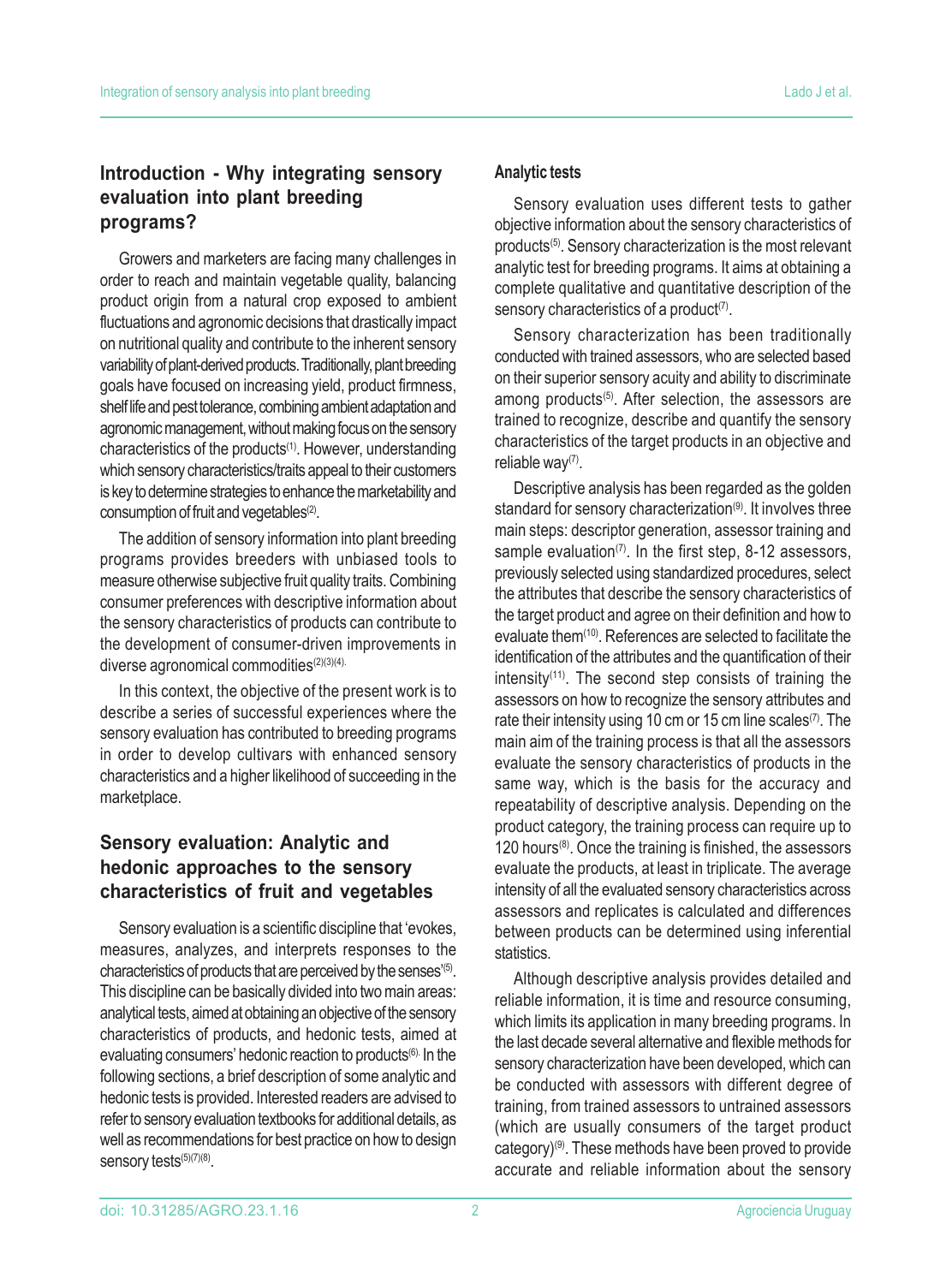characteristics of products(12)(13). Alternative methods use different approaches to describe the sensory characteristics of products. The most common are the evaluation of sensory characteristics and holistic methods that rely on the evaluation of global similarities and differences among products<sup>(13)</sup>.

Methods based on the evaluation of sensory characteristics require assessors to focus on specific attributes, similar to what trained assessors do when conducting a descriptive analysis. Check-all-that-apply (CATA) questions are the most popular attribute-based method for sensory characterization with consumers(14). They basically consist of a list of 10-40 terms from which consumers should select all that apply to describe the product. The percentage of consumers who select each of the terms to describe each sample is calculated, which has been shown to be correlated to attribute intensity<sup>(15)</sup>. At least 50 consumers are needed to obtain reliable information using this method<sup>(16)</sup>.

Holistic methods are comparative methods based on the evaluation of global similarities and differences among samples<sup>(13)</sup>. Projective mapping is one of the most widely used holistic methods. This method is usually conducted with untrained assessors or semi-trained assessors (who are briefly familiarized with the method and the main sensory characteristics of the products). In projective mapping, assessors are presented with a series of samples (at least 5) and are asked to position them on a bidimensional space (usually an A3 sheet of paper) according to their similarities and differences<sup>(17)</sup>. Samples that are located close to each other in this bi-dimensional map should be similar to each other, whereas samples that are perceived differently should be located far from each other. Each assessor selects the sensory characteristics that are most relevant for determining the degree of similarity and difference among samples. Apart from positioning the samples on the map, assessors are asked to provide a brief description of the sensory characteristics of each sample or group of samples<sup>(13)</sup>. The coordinates of each sample in the map of each assessor are determined and Multiple Factor Analysis (MFA) or Generalized Procrustes Analysis (GPA) are used to obtain a consensus map that represents the similarities and differences among samples.

## **Hedonic tests**

Hedonic tests basically require frequent consumers of the target product category to indicate their personal impression of how much they like or dislike a sample or to

select the sample they like the most $(7)$ . The most common approach is to ask consumers to rate the magnitude of liking and/or disliking using a hedonic scale $(18)$ .

The 9-point hedonic scale is the most popular approach to measure liking<sup>(7)</sup>. It is a labeled category scale, composed of 9 phrases, which cover a continuum from negative (dislike) to positive (like) hedonic reaction. The scale is basically a balanced bipolar scale, with four phrases denoting liking and four phrases denoting disliking, arranged around the neutral phrase 'neither like nor dislike' Several alternative presentations of the 9-point scale exist (e.g. with or without integer numbers in each category, checkboxes with text anchors only in the extremes and the neutral point).

Hedonic tests require a large number of participants in order to obtain reliable information, given the large heterogeneity in consumers' reaction to products. According to Hough and others<sup>(19)</sup>, a minimum of 100 consumers of the target category are necessary. In a hedonic test, consumers are usually presented with a set of samples, presented one at a time, and are asked to select the category that best describes their degree of liking<sup> $(7)$ </sup>. It is common practice to assign the number 1 to 9 to the categories (1 = 'dislike extremely' and  $9 =$ 'like extremely'), and to treat the responses as points in a continuum(18). Mean ratings are usually calculated, t-test or analysis of variance (ANOVA) are used to evaluate differences among products.

## **Applications of sensory evaluation into breeding programs**

Analytic and hedonic tests have been applied in breeding programs in different contexts and with diverse objectives.

In this review we will focus on three different examples of products where sensory evaluation has been applied in order to facilitate decision making breeding programs aimed at improving the sensory characteristics of the products: strawberry, sweet potato and rice.

#### **Sensory evaluation of fruits and roots**

There is a global shared aim of increasing consumption of health-promoting foods such as fruit and vegetables in order to prevent the development of chronic diseases worldwide. According to FAO, average per capita daily consumption of fruit of vegetables (400 g per day) is below nutritional recommendations and comprises one of the top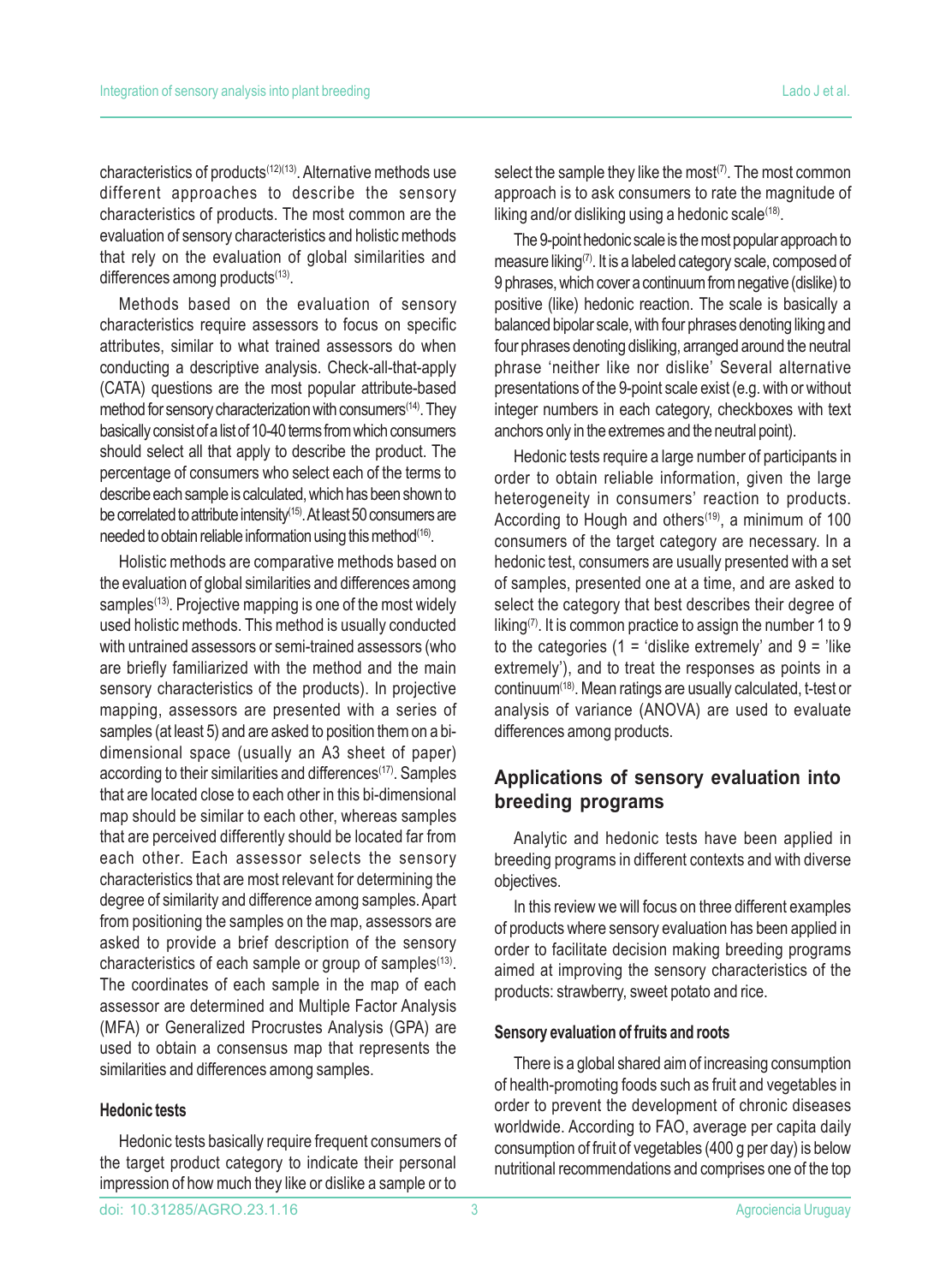10 risk factors for mortality in the world. In the specific case of Uruguay, the average fruit and vegetables consumption merely reaches 246 g/person/day. Several strategies have been implemented worldwide to promote consumption of fruit and vegetables, which have mainly relied on providing information about their positive health effects<sup>(20)</sup>. However, this approach has proven not to be successful<sup>(21)(22)</sup>. Therefore, it is necessary to implement new approaches to encourage people to consume more fruit and vegetables.

Pleasure is one of the main determinants of food choice and food consumption $(4)(23)$ . Therefore, an alternative approach to encourage behavior change consists of positively associating fruit and vegetables with pleasure, which has been a successful approach for the promotion of unhealthy foods<sup>(20)</sup>. For this reason, it is crucial to improve the sensory characteristics of fruit and vegetables to increase the degree of pleasure experienced during food tasting. As Civille and Oftedal<sup>(3)</sup> state: 'no matter how healthy and nutritious a food is, if it does not appeal to its intended end user, it is unlikely to succeed in today's marketplace'.

## *Strawberry*

Strawberry is usually a well-accepted berry among consumers, being also rich in dietary fiber, micronutrients, and potential bioactive compounds such as phenols and anthocyanins whose consumption have been associated with a lower risk of chronic diseases<sup>(24)(25)</sup>. However, this health-claims promoting benefits are not strong enough to increase strawberry consumption. There is a need for attractive and appealing strawberries that could lead into a rise in global marketing and consumption.

Strawberry quality shows a significant inter- and intracultivar variation, revealing the great impact of the genotype, environmental and cultivation practices on quality and sensory characteristics<sup>(26)(27)(28)(29)(30)</sup>. Moreover, fruit to fruit variation has also been reported, which impacts physicochemical quality (color, soluble solids, acidity, firmness, volatile emission) and fruit flavor $(31)$ . Therefore, the development of new appealing cultivars capable of reducing quality fluctuations associated with environmental factors or management strategies could be highly beneficial (32).

In this crop there is a huge influence of environmental conditions in fruit quality and flavor due to its short maturation period and diversity in agronomical management what could negatively or positively influence strawberry cultivar liking results<sup> $(27)$ </sup> or assessor's description of new cultivars(33).

A strong interaction between cultivar sensory characteristics and harvest date is usually observed in this crop(27)(30)(33)(34) while a significant genotype-by-harvest time interaction has been reported for soluble solids content<sup>(35)</sup>, total acidity and sugar content<sup>(36)</sup> and sensory characteristics<sup>(37)</sup>. However, the interaction between genotype and environment does not affect all quality parameters to the same extent. According to Shaw<sup>(38)</sup> soluble solids content of strawberries is more dependent on environmental conditions than genetic differences among cultivars, whereas total acidity is more dependent on the genetic characteristics of the cultivars. In this sense, research on the variability of sensory and physicochemical characteristics of strawberry cultivars can be useful to select cultivars that yield strawberries with stable sensory quality even under large changes in environmental conditions or unfavorable weather conditions<sup>(33)</sup>.

## *Sensory characterization of strawberry cultivars*

Different countries have focused on improving strawberry flavor through conventional breeding, such as Australia<sup>(31)(39)(40)(41)</sup>, Brasil<sup>(42)</sup>, Croatia<sup>(32)</sup>, Germany<sup>(43)(44)</sup>, Greece<sup>(26)</sup>, United States of America<sup>(30)(45)</sup> and Uruguay(27)(28)(33).

Trained assessors have been frequently used in different works to provide descriptive profiles of strawberry under different scenarios<sup>(26)(31)(32)(42)(45)(46)</sup> or to detect flavor changes associated with postharvest conditions $(47)(48)$ . However, the implementation of sensory tests in the context of breeding programs is always a challenge. Classic analytic tests with trained assessors require time and economic resources, which are not always available. In this sense, the use of consumer-based sensory characterization can provide useful information to inform decision making. In particular, the use of CATA questions with consumers can be used to understand consumers' sensory perception and to identify the characteristics that drive consumers' preference<sup>(27)(28)(49)</sup>.

CATA questions have been used to detect differences in consumers' perception of the sensory characteristics of different strawberry cultivars<sup>(27)(39)</sup>. Figure 1 shows an example of the information obtained from CATA questions in a study conducted with 110 consumers. They were presented with five cultivars. They were asked to try the samples and to select all the terms (from a list of 11 terms)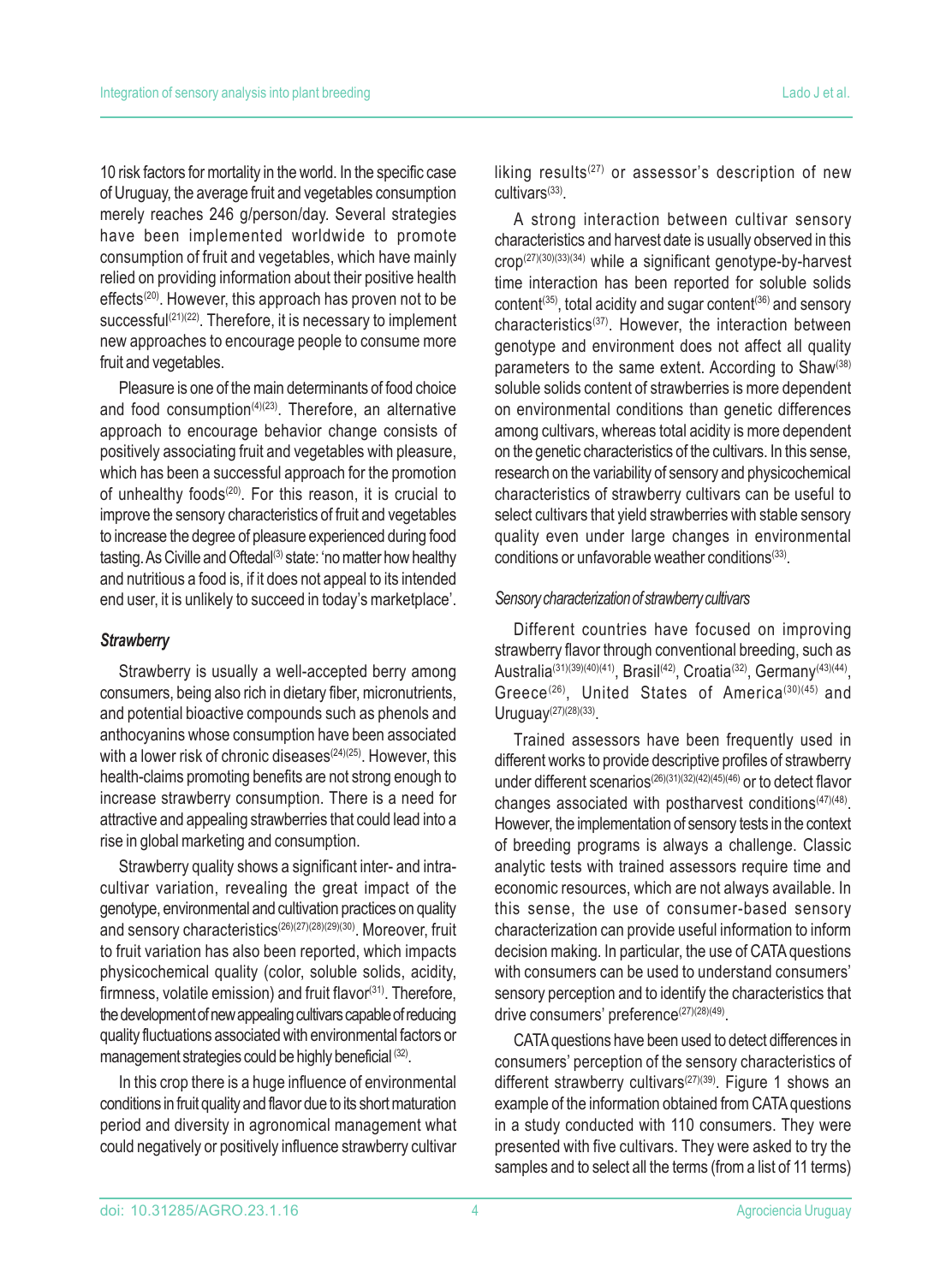that they regarded as applicable to describe them. After finishing the task, they were asked to do describe their 'ideal strawberry' using the same CATA question. A correspondence analysis was conducted on the frequency table containing the number of consumers that selected each term to describe each sample. Results showed that INIA Guenoa was described using the terms *very sweet* and *regular shape,* while INIA Yurí was described using the terms *intense red color* and was *very firm*. This last cultivar was located closer to the ideal strawberry than the rest of the samples (Figure 1).

The sensory data provided by consumers using CATA questions have shown a significant correlation with instrumental analyses (firmness, color, soluble solids and acidity), highlighting their validity<sup>(27)</sup>. A recent work showed that CATA is a time and cost-efficient alternative to the DA methodology<sup>(39)</sup>.

Holistic methods could also be used to obtain a rapid description of the sensory characterization of strawberry cultivars. Projective mapping (PM) was applied to find the main sensory characteristics of five strawberry cultivars and advanced selections at three different harvest dates, detecting similarities and differences among them. This method constitutes a quick alternative for the evaluation of new cultivars and comparison with standard commercial cultivars with minimal investment of time and resources<sup>(33)</sup>.

### *Drivers of liking in strawberry- valuable cues for breeders*

Consumers' hedonic perception is the main determinant of their willingness to consume the product. Therefore, detection of promissory materials in terms of consumers' liking and in-season stability of this trait is highly desired in order to improve descendent behavior in these aspects. In this sense, the identification of the sensory characteristics that drive consumers' liking is a valuable cue for breeders to inform decision making. Different methodologies applied at diverse scale-trials have been used to reveal important drivers of liking in this crop, which could vary among different countries and cultures(27)(39)(40)(43)(44)(50).

Liking has been reported to be mainly influenced by sweetness and strawberry flavor intensity, which are



Dim 1 (47.62 %)

**Figure 1**. Representation of the six strawberry genotypes (EarliBrite, INIA Yvahé, INIA Guenoa, INIA Yurí and two clones, K50.4 and J37.2) on the first two dimensions of the correspondence analysis conducted on the frequency table of consumer responses to a check-all-that-apply (question). The ideal strawberry for the group of consumers is represented with an 'X'.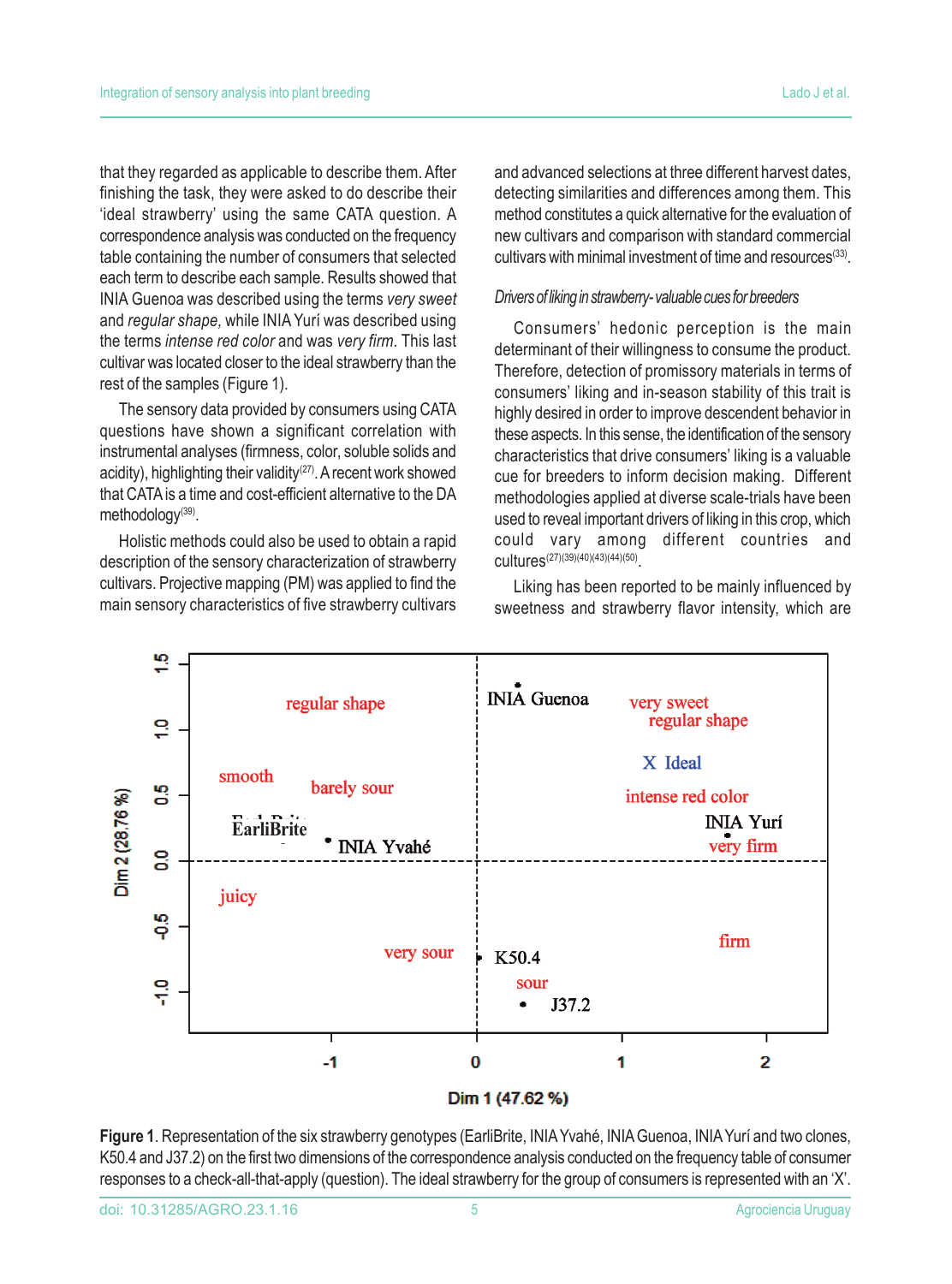undermined by environmental pressures that reduce sucrose and total volatile content<sup>(30)</sup>. Sweetness, flavor intensity and texture are dependent on sugar concentration (mostly sucrose), specific volatile compounds and fruit firmness, respectively(30). In this sense, sensory attributes 'aromatic' and 'sweet' have been closely correlated to consumers' liking in a principal component analysis<sup>(44)</sup>. This stresses that sensory studies are crucial for evaluating sensory quality since there is not a clear/direct correlation between the soluble solids content and sweetness or liking. In contrast, sourness is significantly correlated to citric acid content data<sup>(44)</sup>. Similar results have been reported based on results from projective mapping of strawberries from the national breeding program $(33)$ .

A positive correlation (0.54) was found between soluble solids/titratable acidity and sweetness, evaluated by trained assessors<sup>(26)</sup> whereas consumer trials ( $n = 166$ ) revealed key individual volatile compounds that have an enhancing effect on perceived sweetness intensity of fruit, independent of sugar content<sup>(30)</sup>. Particular esters, terpenes, and furans have the most significant fits to strawberry flavor intensity<sup>(30)</sup>. Volatile terpenoids and lactones have been positively associated with consumer liking<sup>(44)</sup>, highlighting the importance of an abundant, diverse and intense volatile pattern for high sensorial quality<sup>(26)</sup>. Different works have demonstrated that a successful selection of strawberry cultivars needs to rely on the application of both an appropriate instrumental analysis and sensory evaluation $(44)$ .

Similar approaches have been applied in different strawberry production zones worldwide. In North Carolina (USA), a collaborative program gathered plant breeders, culinary professionals and university on a strawberry varietal study which objectives were to enhance strawberry quality with a focus on flavor, texture, color, size and to improve economic value and marketability of local strawberries. Since strawberry is typically consumed as a whole fresh fruit, consumer's opinions when eating plain strawberries highlighted that color, sweetness, juiciness and firmness or texture were the most relevant characteristics. In this sense, consumer feedback and perception shows that the preferred samples are usually associated with freshness and raw strawberry flavor, moderate sweet and sour, high juiciness and moist  $mass<sup>(3)</sup>$ .

Considering the main sensory characteristics that consumers appreciate when eating strawberries<sup>(27)(39)(46)</sup>, PM with untrained assessors has been used to identify the cultivars and advanced selections with the highest sensory quality in each harvest (early, mid or late season from June to October). In the June (early season) harvest INIA Guapa (SGL20.1), Festival and INIA Ágata (SGN48.3) showed similar sensory characteristics and were described using terms juicy, tasty and intense red color, that have been identified as the main drivers of liking of strawberries. Meanwhile, in the August (mid-season) harvest, INIA Yurí, INIA Guapa and INIA Guenoa were the cultivars associated with positive sensory characteristics such as sweetness and tastiness; whereas in the September (late season) harvest INIA Guenoa was perceived as having clearly different sensory characteristics than the rest of the cultivars and was described as tasty<sup>(33)</sup>. These trials throughout many consecutive years allowed to visualize the need for using PM by modality, i.e. to conduct separate PM trials based flavor and texture in order to obtain further insights on the main sensory characteristics responsible for similarities and differences (unpublished data).

## *Sweet potato*

Sweet potato (SP) represents a production area of about 8 million ha, being the fourteenth most important food crop worldwide from the production point of view (103 million tons and an average yield of about 12.6 tons/ha) (FAOSTAT 2013). SP is a versatile crop which roots can be boiled, steamed, baked, or fried, with diverse applications, such as processed foods, alcohol or starch production, animal feed, and table use. In developed countries, SP has actually been reevaluated as a healthpromoting food, due to its content of nutrients and functional components such as anthocyanins, carotenoids, and phenolic compounds, which have antioxidant and other functional activities<sup>(51)</sup>.

There are numerous SP genotypes worldwide with different sensory characteristics and contrasting contents of vitamins, pigments and dietary fiber. Moreover, genotypes also differ in their dry matter (DM) content, which directly influences texture after cooking; high DM genotypes are firm and mealy, whereas low DM genotypes show a soggy texture after cooking<sup>(52)(53)</sup>. Sweet potato cultivars are grouped in four types according to root flesh color, dry matter, total sugar and taste:1) white, yellow or cream sweet potato (WFSP), dry, low-sweet or staple type; 2) orange, moist, sweet or dessert-type; 3) orange fleshed sweet potato (OFSP) dry and starchy feeling rather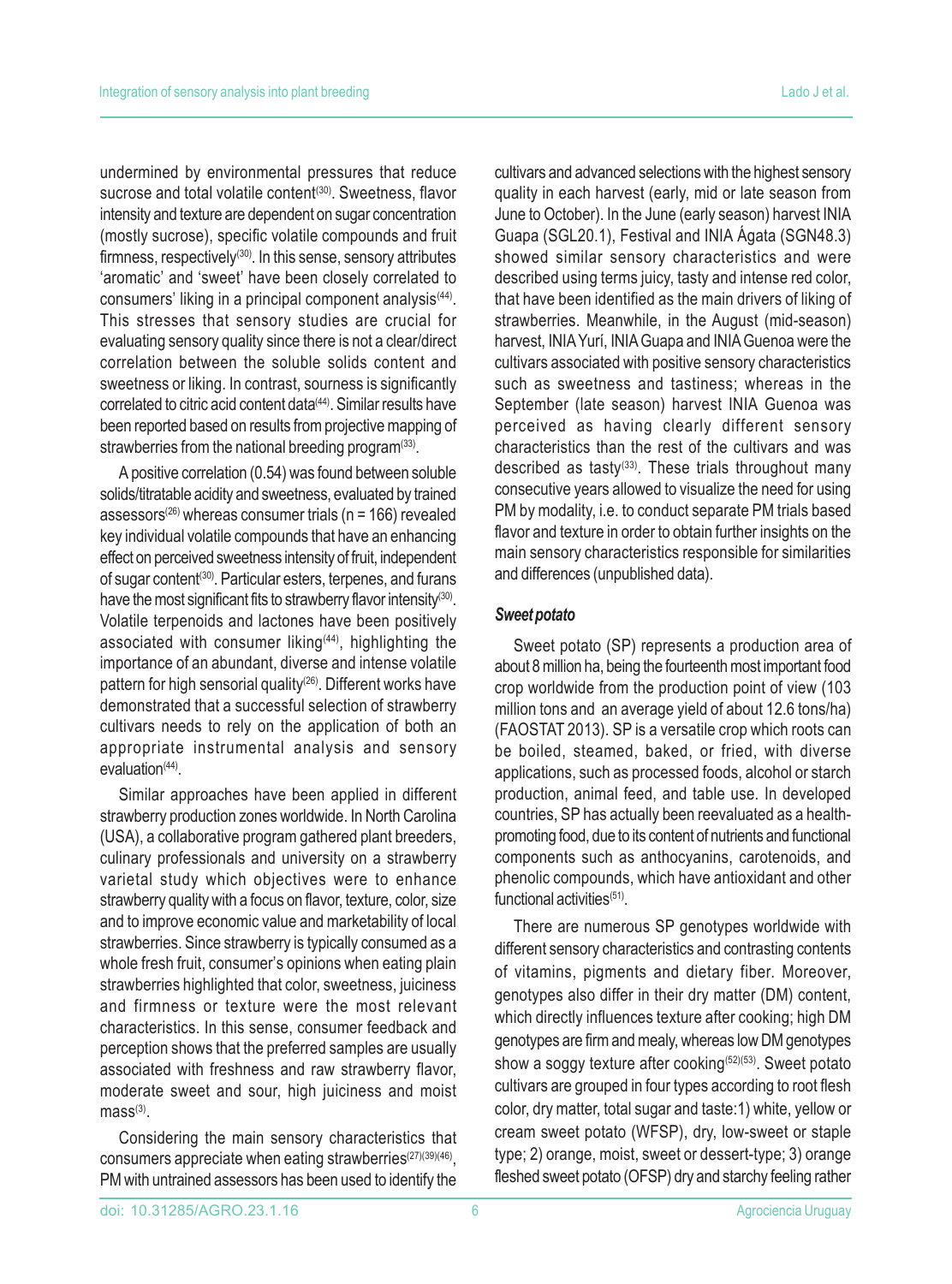bland in the mouth and 4) purple-fleshed type, usually dry and low in sweetness<sup>(54)</sup>.

From a breeding perspective, there is a multitude of potential objectives, being those related to yield, quality and pest resistance key targets of most National Agriculture Programes to focus on yield improvement. However, the sensory characteristics of new cultivars are generally ignored in traditional breeding programs<sup>(55)(56)</sup>. Critical quality attributes such as flavor, texture, starch chemistry, pest resistance, color, and nutritional properties, must be identified in modern breeding strategies, and an appropriate selection protocol developed in order to incorporate targeted and valued traits into new cultivars. This selection method is desired to be objective, accurate and amendable to the assessment of a large progeny $(57)$ . Appearance, flavor, texture as well as nutritive value are key criteria for assessing the quality of processed/cooked SP roots<sup>(58)</sup>.

Flavor is a key component in sweet potato quality as it is strongly associated with consumer liking<sup>(57)(59)</sup>. Flavor preferences in sweet potato vary together with ethnic background and geographical location<sup>(60)</sup>. Perceived taste is influenced by sugar content which depends on the sugar content of the raw roots (sucrose, fructose and glucose) and on their changes after cooking (maltose)<sup>(61)</sup>. Due to the relevance of sweetness in the overall flavor of cooked sweet potato samples, the potential exists for tailoring flavor for specific consumer preferences and product uses, what could potentiate the utilization of this crop worldwide<sup>(60)</sup>.

Sensory profiles of OFSP or WFSP show that texture and sweetness vary considerably and that both variables play a key role in the liking of sweet potato<sup>(62)</sup>. In this sense, genotypes with different flesh color have been characterized by trained assessors using descriptive analysis. Orange materials were described with the descriptors fibrousness, moistness and residual fiber texture with earthy/canned carrot, dried apricot/floral flavor and aroma, visually moist, homogeneous in color and sour in taste. White/yellow fleshed materials were chalky, dense and firm/fibrous with white baked potato and vanilla aroma. Taste was described using the terms sweet, brown sugar and dried apricot flavor and smooth texture<sup>(63)</sup>.

Several studies have addressed the contribution of volatile compounds formed during cooking on the final perceived aroma and taste<sup>(63)</sup>. Breeding for the improvement of sensory aspects must consider that people from different regions vary taste preferences, being the extremes low DM, moist mouth feel, very sweet and deep orange color versus high DM, bland, dry mouth feel, low sweet taste and white, yellow or orange flesh colors<sup>(64)</sup>. Changing the flavor of crops via breeding is the primary mean of significant improvement of the diet, however, the selection of parent clones and superior progeny is the weakest link in the process. Flavor has been usually relegated as one of the last traits assessed due to the difficulty of evaluating a large number of materials $(63)$ . Several authors have suggested the possibility of using aroma and taste chemistry (standardized and automated for large sample numbers) to determine the general flavor. Instrumental assessment of flavor (independent of sensory panels) has been proposed as a selection method mostly based on the accurately finger-print of individual clones and a large progeny, maximizing breeding program potential to select for the desired flavor. Using instrumental selection technique is possible to select multiple target populations showing different flavor preferences<sup>(57)(65)</sup>.

Several SP breeding programs decided to incorporate sensory evaluation into the selection of advanced materials or newly released varieties. Different examples illustrate the complexity and diversity of this task.

In Africa, traditional sweet potato varieties produced and sold show a pale-colored flesh while new varieties have introduced the orange color (OFSP) together with the nutritional added value of β-carotene (provitamin A). These materials could contribute to alleviate vitamin deficiency in Sub-Saharan Africa<sup>(66)(67)</sup> and could be easily identified by consumers due to their orange pulp coloration, favoring marketing and promotion<sup>(68)</sup>. However, such drastic changes in appearance, texture and taste could constitute a primary barrier for consumer acceptance of fresh OFSP. In Africa consumers prefer high dry matter varieties which usually contrast with low DM contents found in OFSP. The International Potato Center (CIP) focused on developing materials with both high carotenoid and DM contents<sup>(67)</sup>.

OFSP varieties are often associated with sensory characteristics of high moist (watery texture) and pumpkin flavor, whereas WFSP are usually creamy, starchy, fibrous, hard and coarse and sweet in taste<sup>(62)(69)(70)</sup>. A profuse study of the main sensory characteristics of 11 sweet potato cultivars showed that carotenoid content (varying between 0.4 and 72.5 mg/g FW) was correlated to DM content (26.8-39.4 %) and to visual, odour, taste and textural characteristics, implying that carotenoids have a complex effect on root metabolism<sup>(67)</sup>.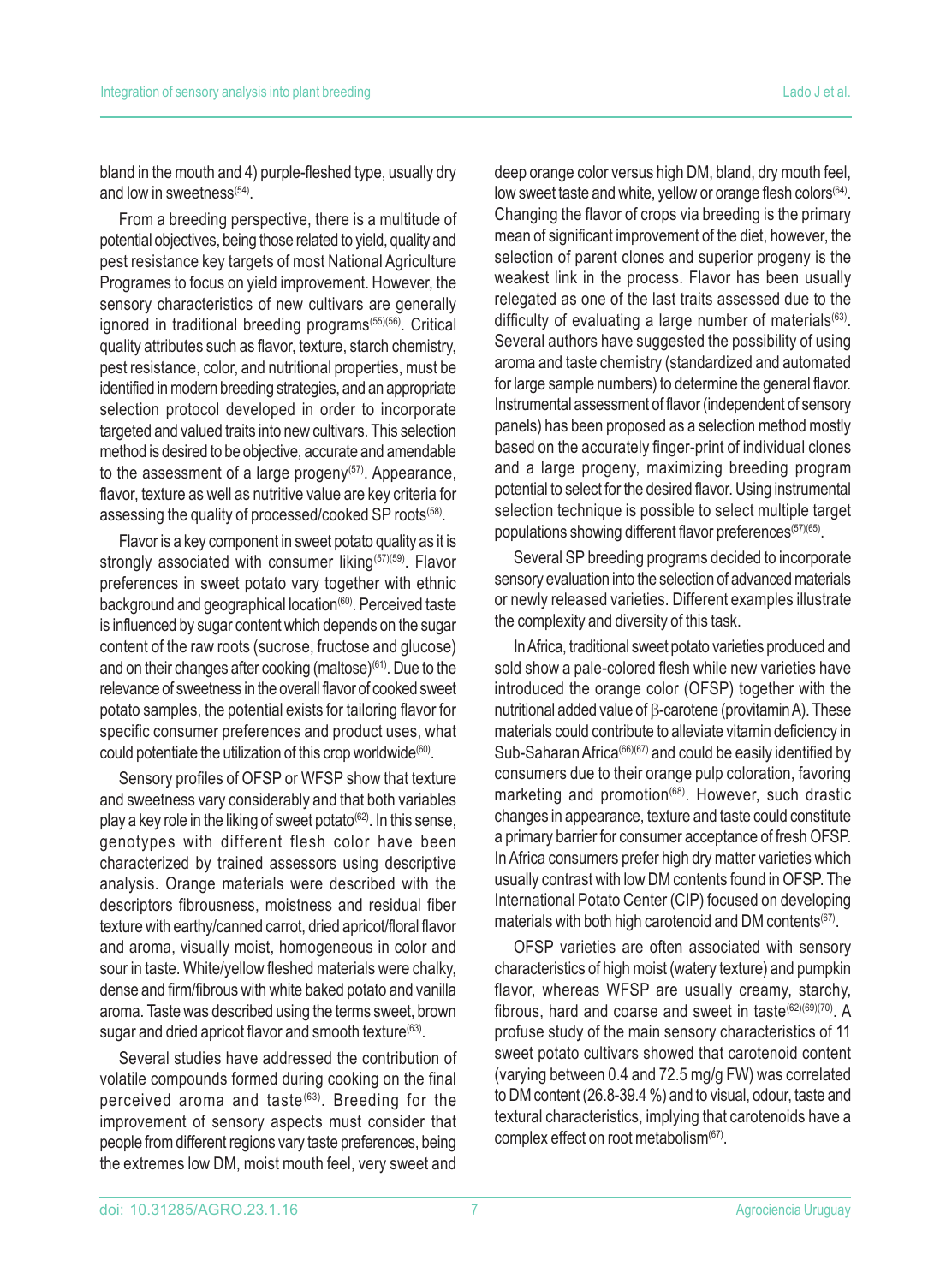Another recent example shows that there is a need for development of new SP varieties with versatile uses. Consumer and industry demand for SP french fries has increased but cultivars traditionally developed for the root market have an undesirable soggy texture after processing, a fact that triggered sensory and breeding teamwork(53). Sixteen orange and yellow fleshed genotypes were evaluated (chemical, instrumental properties and sensory attributes) and demonstrated a great variety among genotypes. Sensory texture attributes (evaluated by a trained panel of 14 people using DA) were strongly correlated to chemical components of raw SP and instrumental texture measurements of processed french fries<sup>(53)</sup>. Therefore, detecting key components in raw roots that influence valuable traits for consumer would potentiate SP breeding with this industrial objective.

In the case of Uruguay, SP is one of five most cultivated vegetable crops, considering the total amount produced, productive area and number of growers $(71)$ . The SP breeding program dates from 1990. The first WFSP variety released in 1998 (INIA Arapey)<sup>(72)</sup>, which was then replaced by INIA Cuarí due to its higher productivity, peel texture and color, and better general appearance. INIA Cuarí has a more humid texture (less DM content 18-20 % compared to 25-30 % in INIA Arapey) a characteristic associated with a faster cooking at home. The incorporation of sensory analysis into breeding process provided information that contributed to the recent release of INIA Cambará, (R0871.5), a yellow flesh cultivar characterized by its typical SP flavor and creaminess $(73)$ . PM was the main sensory methodology used in the breeding program. It was concluded that PM is a quick, cost-effective and reliable tool for the selection of new advanced SP materials with superior sensory characteristics compared to reference varieties such as INIA Arapey and INIA Cuari<sup>(73)</sup>. The application of this method showed the potential of sensory methodologies as a feedback tool for breeding programs. Selected clones were associated with the terms smooth, creamy, equilibrated moist, pale yellow, tasty, sweet and good texture, being all linked to positive hedonic terms (yummy, very good). Moreover, moisture, sweetness, creaminess and smoothness are relevant characteristics for SP consumers. This type of approach could allow future differentiation of cultivars in the marketplace based on their sensory characteristics, providing extra value to this local  $C \Gamma(p^{(73)}).$ 

The internal market demand relies mostly on cultivars of purple skin and yellow flesh (60-70 %). However, demand for new cultivars with orange flesh increased in



**Beauregard** Tasty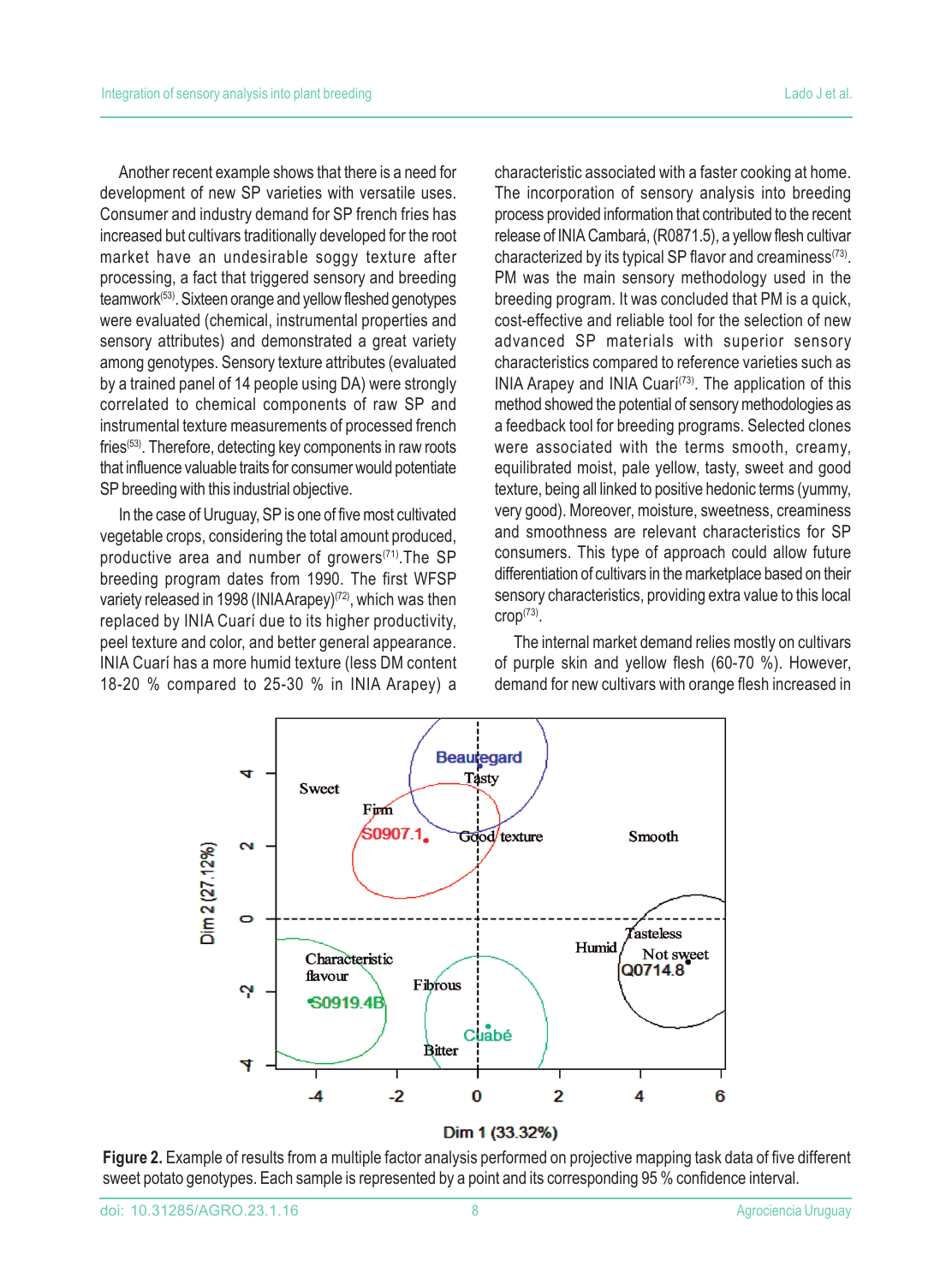the last years. The INIA sweet potato breeding program has focused on the development of new cultivars of high sensory quality, without ruling out agronomic behavior and commercial needs $(71)(73)(74)$ . As an example, the application of PM on OFSP grouped samples by their similarities and differences, being able to show relevant differences among new clones and reference varieties such as Beauregard or INIA Cuabé (Figure 2). Beauregard and S0907.1 were located in a similar position of the map and were described as tasty, sweet, with good texture and firm. The rest of the samples showed distinctive sensory characteristics. Cuabé was described as bitter and fibrous and S1909.4B presented a characteristic flavor. Assessors described Q0714.8 as humid, tasteless and not sweet (Figure 2).

## **The sensory analysis in rice**

Rice is one of the main agricultural crops and the third export item in the country. In 2014, rice represented 6 % of the total exports in Uruguay, accounting for US \$ 507 million (Uruguay XXI, 2014). In 2016, Uruguay ranked ninth in the world ranking of exporters of this crop being also the main exporter of Latin America.

According to FAO, in 2017 Uruguay exported 95 % of its 1214,000-ton of paddy rice production. Thus, the chain has focused on rice quality in order to ensure access to premium markets. This has been possible due to the strong integration and overall vision of the members of the entire rice chain, including producers, millers and research institutes. The accomplishments already achieved by the sector in terms of product quality, markets access recognition, and differential prices, have been based on these concepts.

The aforementioned focus on quality together with changes in consumer behavior, demand the development of new cultivars, which need to comply with the requirements of premium and demanding markets $(75)(76)$ . In this context, the rice sector needs to increase the rate of incorporation of new varieties into the productive system. These new cultivars need to combine three important aspects; high agronomic performance to improve the economic equation of the growers; high industrial yields; and certainties about acceptability by the buyer's markets. Therefore, investing in multidisciplinary research, to improve the quality of agricultural commodities and to increase agronomic and industrial yields, becomes of great importance.

Regarding quality, different methodologies have been assayed, but are still insufficient to completely understand the needs and demands of consumers $(77)(78)$ . Taste and preference for rice vary tremendously across the world $(79)$ . The authors showed how sensory evaluation has been used in the last years to understand the intrinsic (linked to the product) and extrinsic (linked to the consumer) factors underlying the wide range of preferences around the rice varieties. From a sensory point of view, rice is a complex product in which a number of components are involved including appearance, odor, flavor and texture.

Different approaches have been conducted to understand the specific sensory attributes of cooked rice that are appealing to consumers. For example, hedonic pricing analysis and regression analysis with raw grain characteristics are one of the most used approaches since 80' decades to establish the consumers preferred quality attributes(80)(81)(82)(83)(84)(85). Furthermore, consumer tests are also widely used(86)(87)(88)(89). As an example, Meullenet and other(90) applied external preference mapping to consumer test data to explore the drivers of acceptance of jasmine rice by Asian consumers living in the United States. In this work, twenty-one rice samples covering examples of aromatic, long and medium grain, instant, and parboiled products were evaluated by a group of 120 Asian consumers, currently living in the United States. Imported Thai Jasmine rice was preferred by this group of Asian consumers over every other rice tested including domestically grown Jasmine rice. Authors also mentioned that the most important acceptance factors for Asian consumers were cooked rice appearance and aroma.

Nevertheless, the eating quality of cooked rice depends on several factors such as physicochemical properties, drying and storage conditions, processing factors and cooking methods $(91)(92)(93)(94)(95)$ . In that way, sensory descriptive analysis is an important and widely used tool to quantify the sensory attributes of various food products including rice. The optimum water uptake in cooking is an important parameter affecting cooked rice quality<sup>(96)(97)</sup>. Sensory characteristics of cooked milled rice were not affected when rice surface lipid content (SLC), used as an indicator of milling degree, ranged from 0.15 to 0.55 %, obtained when cooking using an excess of water<sup>(98)</sup>. Similarly, surface lipid content, ranging from 0.40 to 0.95 % did not affect sensory characteristics of cooked parboiled rice. Additionally, the effect of cooking water-to-rice ratio on sensory characteristics of non-parboiled and parboiled rice was evaluated, showing that rice hardness decreased as water-to-rice ratio increased for both, non-parboiled and parboiled rice(99). Descriptive analysis was also applied to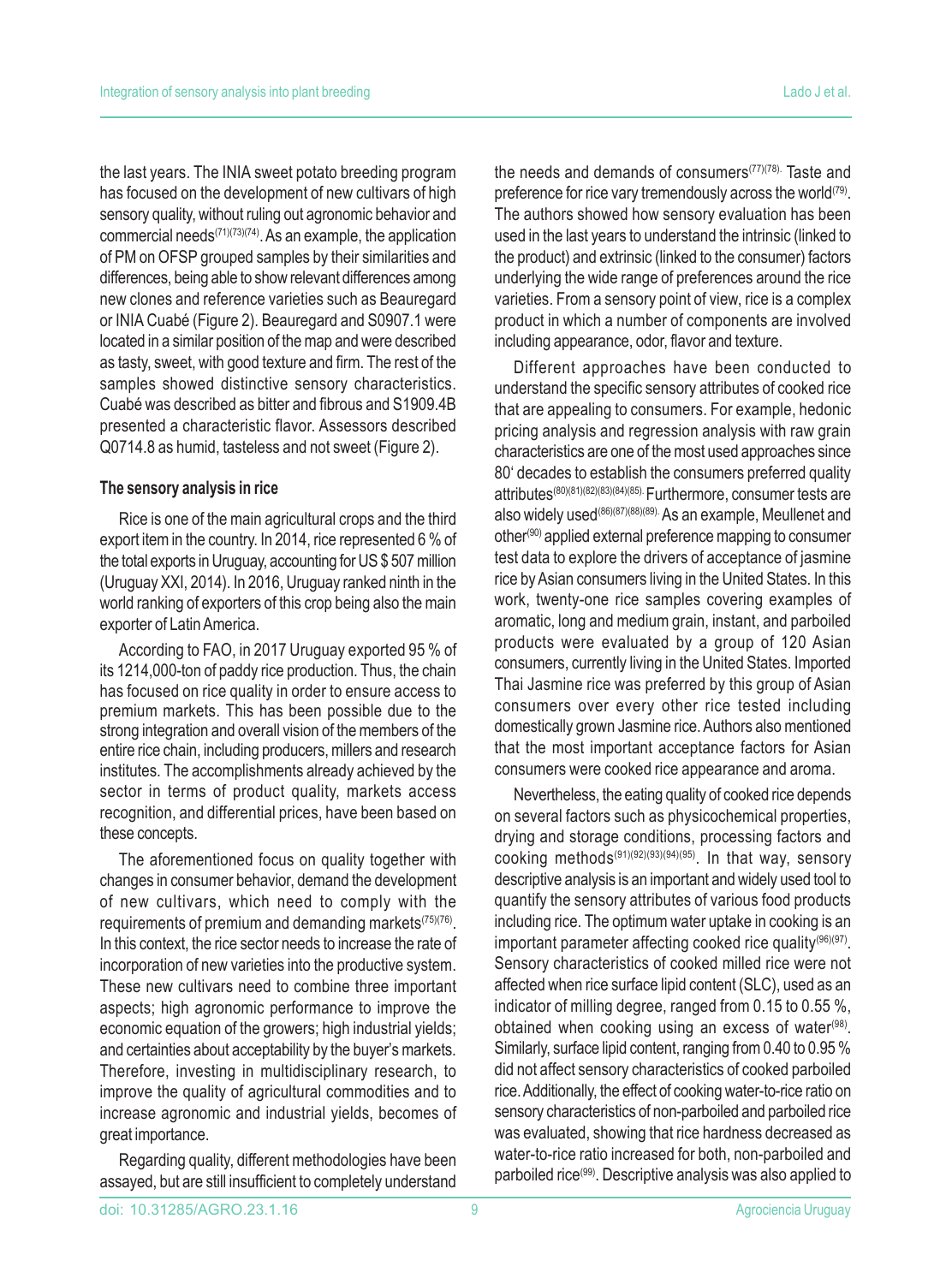evaluate the effect of the degree of milling on the sensory attributes of cooked and raw rice<sup>(100)</sup>. The authors reported that for rice cooked with a 1:2 rice-to-water mass ratio, samples with SLC= 0.25 % (highly milled) were glossier than samples with SLC= 0.64 %. As for the raw rice, the study concluded that the most noticeable differences in aroma and appearance were detected between brown and milled rice samples, while differences between samples with different degree of milling (SLC= 0.64-0.25 %) would probably not be detected by untrained consumers. The authors highlighted that this result could be used to decrease the degree of milling, with the corresponding nutritional and yields benefits, without impairing the sensory quality of the product.

Hence, the focus should be put in developing meaningful relationships to quantify the effects of cooking methods and the physicochemical properties of raw rice on the eating quality attributes of cooked rice. In this way, descriptive sensory analysis was applied to investigate the effects of cooking water-to-rice ratio on the sensory characteristics of cooked rice eating quality of 14 varieties of Thai rice in relation to their physicochemical properties<sup>(101)</sup>. The authors identified the intensity of sensory hardness as the main characteristic of cooked rice, which decreased with increasing water-to-rice ratio whereas sensory stickiness decreased. Authors found that the overall acceptability based on appearance, texture and flavor attributes reached peak levels corresponding to optimum water-to-rice ratios for different rice varieties and was highly correlated with sensory hardness and stickiness.

Moreover, sensory descriptive analysis can also be correlated to consumer tests in order to fully understand the sensory performance of rice. Kwak and others<sup>(102)</sup> used descriptive sensory analysis to characterize cooked rice samples and established their relationship with the consumers' acceptability. Prakash and others<sup>(103)</sup> used a 12-member panel professionally trained in descriptive analysis of rice. Visual, texture and flavor attributes of cooked rice were analyzed by the trained panelists. The samples were also subjected to instrumental texture measurements. Then, by means of principal component analysis, rice samples were further classified based on the sensory and instrumental texture attributes. Bett-Garber and others<sup>(91)</sup> used a descriptive sensory panel to study the influence of the amount of water during cooking on flavor and texture attributes. The effect of three water-to-rice ratios mentioned as low (less than recommended), recommended, and high (more than recommended), were evaluated. The recommended amount was based on amylose content and cook type for the cultivar. Authors compared four diverse cultivars: Dellmont (aromatic longgrain), Saber (conventional long-grain), Neches (waxy long-grain), and Bengal (conventional medium-grain). Results showed that the water-to-rice ratio did not significantly affect flavor attributes across all cultivars. The amount of water affected 11 of the 14 texture attributes evaluated. Of these 11, initial starchy coating, slickness, stickiness between grains, cohesiveness, and uniformity of bite increased in intensity with greater amounts of water at cooking, whereas hardness, stickiness to lips, springiness, and chewiness decreased in intensity.

Sensory analysis has been and will continue to be an important tool to know and understand how rice varieties and consumers behave. In that context, it becomes necessary for our small but well-positioned country, to join and increase efforts on strengthening knowledge on industrial performance and sensory characteristics of new cultivars, in order to guide growers, industrials and research programs, in the development and incorporation of these varieties into the production system.

At a national level, the rice genetic breeding program of Instituto Nacional de Investigación Agropecuaria (INIA) currently identifies a great number of new genotypes with outstanding agronomic characteristics each year.

Analyses related to the physical characteristics of the grains that affect the milling process, as well as the physicochemical characteristics, which are indirectly related to culinary quality, have been performed in the country for decades. However, and with the aim to attend sensory aspects and to reach a more exhaustive characterization, a methodology to evaluate sensory properties that feeds breeding programs was necessary .

In the context of the «Rice Industrialization Program» of *Latitud* and *Laboratorio Tecnológico del Uruguay* (LATU), and after an exhaustive review, it was agreed with INIA, *Gremial de Molinos Arroceros* (GMA) and *Asociación de Cultivadores de Arroz* (ACA) the need of training a sensory panel to evaluate the culinary quality of rice cultivars.

Thus, in 2014, a group of 14 panelists was trained in the facilities of LATU to evaluate rice. Since that moment, the panel, which has been maintained and updated, has been used for the characterization of both, commercial varieties and new cultivars in their final evaluation stages, developed by INIA and other developers. The sensory profile of 11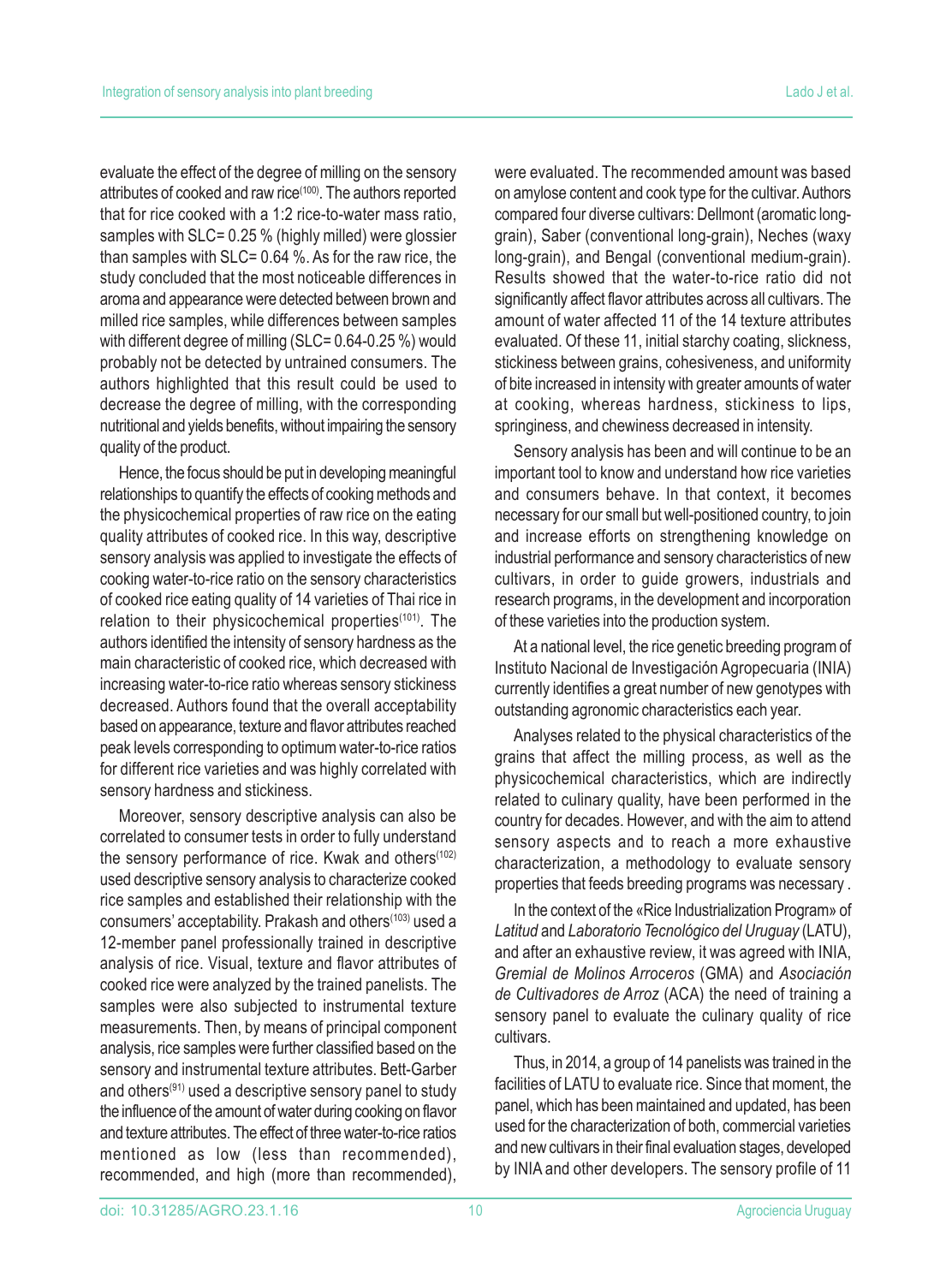Uruguayan cultivars cooked in a 1:2 rice-to-water ratio was preliminary obtained<sup>(104)</sup>. The varieties were divided in three groups using PCA analysis. The first group was characterized by having lesser stickiness and gloss and higher grain integrity. A second group showed higher gloss and stickiness and lower hardness and grain integrity. Finally, a third group with intermediate sensory characteristics was identified. Moreover, in order to allow early understanding of the behavior of different varieties, correlations between sensory attributes and physicochemical and instrumental parameters are being studied.

The effect of cooking water-to-rice ratio on the sensory characteristics of Uruguayan commercial varieties was also investigated. Hedonic aspects of samples were evaluated in order to identify the ratio that expresses the best quality potential for each variety (unpublished data). Based on this characterization and with the aim to define the best cooking conditions for new cultivars, culinary quality analyzes are being carried out and compared with the commercial varieties using Principal Component Analysis.

Thus, the incorporation of the assessment of sensory characteristics to the characterization of rice cultivars will contribute to the selection of new cultivars and will provide valuable information to breeding programs with potential benefits to the entire rice chain.

## **Future Perspectives**

In our opinion, the future in sensory improvement through plant breeding should rely on the integration of sensory and hedonic data with instrumental data which should both finally fusion with genetic information. The application of molecular markers associated with quality or sensory traits that are valued by target consumers or markets should be an outstanding tool for the selection of promissory genotypes form early steps of the breeding process.

A specific example is shown in strawberry, where key genes influencing quality and nutritional traits (vitamin C, sugar, acid accumulation) have been recently proposed as Quantitative-trait loci (QTLs) in strawberry<sup>(105)</sup>, providing information about the genetic control of these traits and a tool for molecular-marker assisted selection of new genotypes. The same group proposed an early detection of key genes related with volatiles (gamma decalactone and mesifurane) presence in strawberry, which could allow a rapid detection of sensory promissory materials<sup>(106)</sup>.

As another example, purple-flesh trait in sweet potato have been associated with the expression and function of *IpMYB1* which functional allele was detected in all anthocyanin-containing materials; similar function of these family of transcription factors (TFs) was described in purple potatoes and other colored products<sup>(51)(107)(108)(109)</sup>. Similarly, in strawberry, *FaMYB10* (positive) and *FaMYB1* (negative) were described as regulators of anthocyanin accumulation during fruit ripening, and a specific role on fruit white core determination has been proposed for FaMYB1 (cited by Chaves-Silva<sup>(109)</sup>). Detection of the presence of functional or key alleles of these TFs would be a useful tool for the traditional breeding selection of these traits. MYBs are also involved in taste and flavor via regulation of aroma (scent), astringency and piquancy of different crops<sup>(108)(109)</sup>.

Other important issue is the development of new rapid methodologies that allow breeders to evaluate how the global breeding population is moving forward towards improvement of sensory or global quality traits. In this sense, the efforts in incorporating new methodologies that improve the characterization of culinary/sensory rice quality together with a better understanding of the consumer preferences, will allow directing the development of new varieties with greater certainty.

# **Author's contribution**

All the authors contributed equally to the content.

## **References**

- 1) Tieman D, Zhu G, Resende MF, Lin T, Nguyen C, Bies D, Rambla JL, Beltran KS, Taylor M, Zhang B, Ikeda H, Liu Z, Fisher J, Zemach I, Monforte A, Zamir D, Granell A, Kirst M, Huang S, Klee H. A chemical genetic roadmap to improved tomato flavor. Science. 2017;355(6323):391–4.
- 2) Dawson JC, Healy GK. Flavour Evaluation for Plant Breeders. Plant Breed Rev. 2018;41:215–61.
- 3) Civille GV, Oftedal KN. Sensory evaluation techniques: Make « good for you « taste « good .» Physiol Behav [Internet]. 2012[cited 2019 Apr 29];107(4):598–605. Available from: http:/ /dx.doi.org/10.1016/j.physbeh.2012.04.015.
- 4) Kyriacou MC, Rouphael Y. Towards a new definition of quality for fresh fruits and vegetables. Sci Hortic [Internet]. 2018[cited 2019 Apr 29];234:463–9. Available from: http://dx.doi.org/ 10.1016/j.scienta.2017.09.046.
- 5) Stone H, Sidel JL. Introduction to sensory evaluation. In: Sensory Evaluation Practices. 3rd ed. San Diego: Academic Press; 2004. p. 1–19.
- 6) O'Mahony M. Sensory measurement in food science-fitting methods to goals. Food Technol. 1995;49:72–82.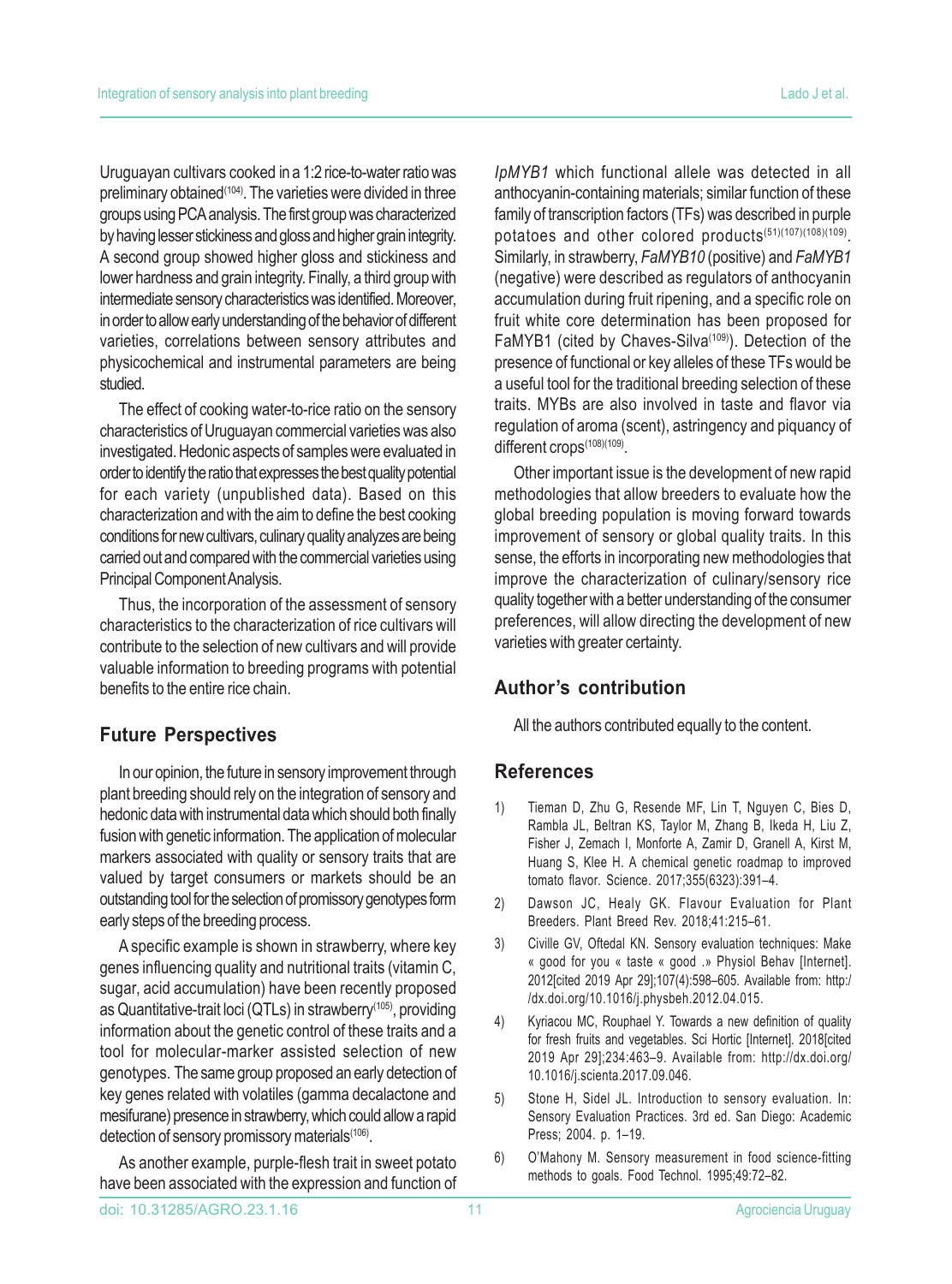- 7) Lawless HT, Heymann H, editors. Sensory evaluation of food: Principles and practices. New York: Springer-Verlag; 2010. 596 p.
- 8) Meilgaard de MC, Civille GV, Carr BT. Sensory evaluation techniques. 3rd ed. Boca Raton: CRC Press; 1999. 416 p.
- 9) Ares G, Varela P. Trained vs. consumer panels for analytical testing: Fueling a long lasting debate in the field. Food Qual Prefer. 2017;61:79–86.
- 10) Heymann H, King ES, Hopfer H. Classical descriptive analysis. In: Ares G, Varela P, editors. Novel Techniques in Sensory Characterization and Consumer Profiling. Boca Raton: CRC Press; 2014. p. 9–40.
- 11) Rainey BA. Importance of reference standards in training panels. J Sens Stud. 1986;1:149–54.
- 12) Ares G. Methodological challenges in sensory characterization. Curr Opin Food Sci. 2015;3:1–5.
- 13) Varela P, Ares G. Sensory profiling, the blurred line between sensory and consumer science: A review of novel methods for product characterization. Food Res Int. 2012;48:893–908.
- 14) Ares G, Jaeger SR. Check-all-that-apply (CATA) questions with consumers in practice: Experimental considerations and impact on outcome. In: Delarue J, Lawlor JB, Rogeaux M, editors. Rapid sensory profiling techniques and related methods. Sawston (Cambridge): Woodhead Publishing Limited; 2015. p. 227–45.
- 15) Ares G, Antúnez L, Bruzzone F, Vidal L, Giménez A, Pineau B, Beresford MK, Jin D, Paisley AG, Chheang SL, Roigard CM, Jaeger SR. Comparison of sensory product profiles generated by trained assessors and consumers using CATA questions: Four case studies with complex and/or similar samples. Food Qual Prefer. 2015;45:75–86.
- 16) Ares G, Tárrega A, Izquierdo L, Jaeger S. Investigation of the number of consumers necessary to obtain stable sample and descriptor configurations from check-all-that-apply (CATA) questions. Food Qual Prefer. 2014;31:135–41.
- 17) Risvik E, McEvan J, Colwill J, Rogers R, Lyon D. Projective mapping: A tool for sensory analysis and consumer research. Food Qual Prefer. 1994;5:263–9.
- 18) Lim J. Hedonic scaling: A review of methods and theory. Food Qual Prefer [Internet]. 2011[cited 2019 Apr 29];22(8):733– 47. Available from: http://dx.doi.org/10.1016/ j.foodqual.2011.05.008.
- 19) Hough G, Wakeling I, Mucci A, Chambers E, Gallardo IM, Alves LR. Number of consumers necessary for sensory acceptability tests. Food Qual Prefer. 2006;17:522–6.
- 20) Pettigrew S. Pleasure: An under-utilised 'P' in social marketing for healthy eating. Appetite [Internet]. 2016[cited 2019 Apr 29];104:60–9. Available from: http://dx.doi.org/10.1016/ j.appet.2015.10.004.
- 21) Rekhy R, McConchie R. Promoting consumption of fruit and vegetables for better health: Have campaigns delivered on the goals? Appetite [Internet]. 2014[cited 2019 Apr 29];79:113–23. Available from: http://dx.doi.org/10.1016/j.appet.2014.04.012.
- 22) Witham MD, Avenell A. Interventions to achieve long-term weight loss in obese older people: A systematic review and meta-analysis. Age Ageing. 2010;39(2):176–84.
- 23) Tuorila H. Sensory perception as a basis of food acceptance and consumption. In: MacFie HJH, editor. Consumer-led food product development. Helsinki (FI): Woodhead Publishing; 2007. p. 34–65.
- 24) Laaksonen O, Knaapila A, Niva T, Deegan KC, Sandell M. Sensory properties and consumer characteristics contributing to liking of berries. Food Qual Prefer [Internet]. 2016[cited 2019 Apr 29];53:117–26. Available from: http://dx.doi.org/ 10.1016/j.foodqual.2016.06.004.
- 25) Giampieri F, Forbes-Hernandez TY, Gasparrini M, Alvarez-Suarez JM, Afrin S, Bompadre S, Quiles JL, Mezzetti B, Battino M. Strawberry as a health promoter: an evidence based review. Food Funct [Internet]. 2015[cited 2019 Apr 29];6(5):1386–98. Available from: http://xlink.rsc.org/ ?DOI=C5FO00147A.
- 26) Zeliou K, Papasotiropoulos V, Manoussopoulos Y, Lamari FN. Physical and chemical quality characteristics and antioxidant properties of strawberry cultivars (Fragaria × ananassa Duch.) in Greece: Assessment of their sensory impact. J Sci Food Agric. 2018;98(11):4065-73.
- 27) Lado J, Vicente E, Manzzioni A, Ares G. Application of a check-all-that-apply question for the evaluation of strawberry cultivars from a breeding program. J Sci Food Agric [Internet]. 2010 Oct [cited 2019 Apr 29];90(13):2268–75. Available from: https://onlinelibrary.wiley.com/doi/abs/10.1002/jsfa.4081.
- 28) Lado J, Vicente E, Manzzioni A, Ghelfi B, Ares G. Evaluación de calidad de fruta y aceptabilidad de diferentes cultivares de frutilla. Agrociencia (Uruguay). 2012;16(1):51–8.
- 29) Abountiolas M, Kelly K, Yagiz Y, Li Z, Mahnken G, Borejsza-Wysocki W, Marshall M, Sims CA, Peres N, do Nascimento Nunes MC. Sensory quality, physicochemical attributes , polyphenol profiles and residual fungicides in strawberries from different disease control treatments. J Agric Food Chem. 2018;66(27):6986-96.
- 30) Schwieterman ML, Colquhoun TA, Jaworski EA, Bartoshuk LM, Gilbert JL, Tieman DM, Odabasi AZ, Moskowitz HR, Folta KM, Klee HJ, Sims CA, Whitaker VM, Clark DG. Strawberry flavor: Diverse chemical compositions, a seasonal influence, and effects on sensory perception. PLoS One. 2014;9(2): e88446.
- 31) Gunness P, Kravchuk O, Nottingham SM, D'Arcy BR, Gidley MJ. Sensory analysis of individual strawberry fruit and comparison with instrumental analysis. Postharvest Biol Technol. 2009;52(2):164–72.
- 32) Bursaæ D, Levaj B, Vahcic N, Dragovic-Uzelac V, Paljevic S, Bisko A. The influence of cultivation and cultivar on sensory profiles of fresh strawberries and their purées. Agric Conspec Sci cus. 2007;72(4):289–93.
- 33) Vicente E, Varela P, de Saldamando L, Ares G. Evaluation of the sensory characteristics of strawberry cultivars throughout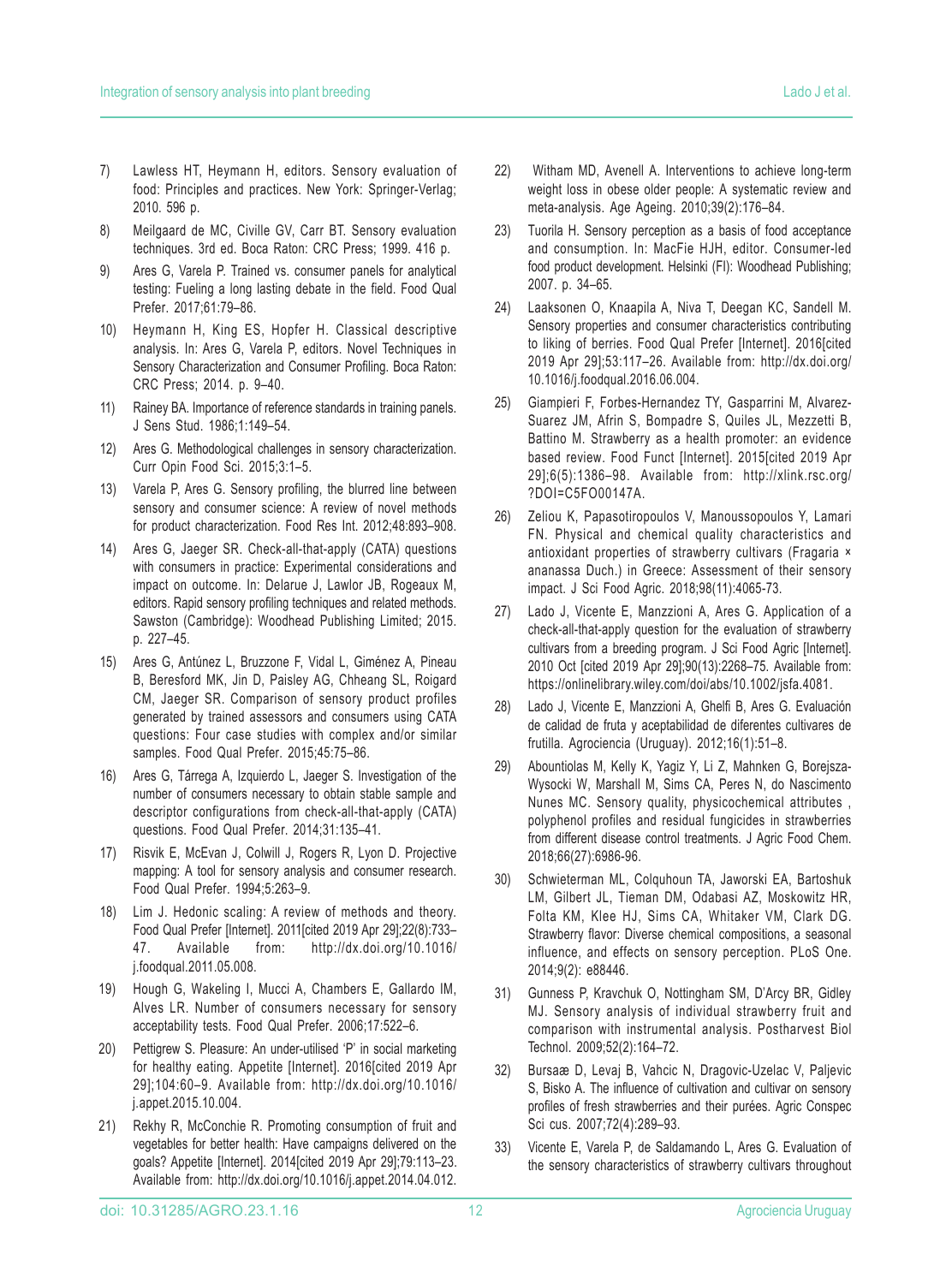the harvest season using projective mapping. J Sci Food Agric. 2014;94(3):591–9.

- 34) Oliver P, Cicerale S, Pang E, Keast R. Developing a strawberry lexicon to describe cultivars at two maturation stages. J Sens Stud. 2018;33(1):1–9.
- 35) Chandler C, Herrington M, Slade A. Effect of harvest date on soluble solids and titratable acidity in fruit of strawberry grown in a winter annual hill production system. Acta Hortic. 2003;626:345–6.
- 36) Whitaker VM, Hasing T, Chandler CK, Plotto A, Baldwin E. Historical Trends in Strawberry Fruit Quality Revealed by a Trial of University of Florida Cultivars and Advanced Selections. HortScience. 2011;46(4):553–7.
- 37) Mratiniæ E, Milivojeviæ J. The influence of harvest time in strawberry fruit quality (Fragaria × Ananassa Duch.). Acta Hortic. 2009;842:911–4.
- 38) Shaw D. Response to selection and associated changes in genetic variance for soluble solids and titratable acids content in strawberries. J Am Soc Hort Sci. 1990;115:839–43.
- 39) Oliver P, Cicerale S, Pang E, Keast R. Check-all-that-applies as an alternative for descriptive analysis to establish flavors driving liking in strawberries. J Sens Stud. 2018;33(2):1–13.
- 40) Oliver P, Cicerale S, Pang E, Keast R. Comparison of quantitative descriptive analysis to the napping methodology with and without product training. J Sens Stud. 2018;33(3):1-11.
- 41) Oliver P, Cicerale S, Pang E, Keast R. Identifying key flavors in strawberries driving liking via internal and external preference mapping. J Food Sci. 2018;83(4):1073-83.
- 42) Antunes MC, Cuquel FL, Zawadneak MA, Mogor AF, Resende JT. Postharvest quality of strawberry produced during two consecutive seasons. Hortic Bras. 2014;32:168–73.
- 43) Ulrich D, Olbricht K. A search for the ideal flavor of strawberry: Comparison of consumer acceptance and metabolite patterns in Fragaria × ananassa Duch . J Appl Bot Food Qual. 2016;234:223–34.
- 44) Ulrich D, Olbricht K. Searching for chemical and sensory parameters for flavor enhancement in strawberry breeding. Acta Hortic. 2017;1156:653–60.
- 45) Jetti RR, Yang E, Kurnianta A, Finn C, Qian MC. Quantification of selected aroma-active compounds in strawberries by headspace solid-phase microextraction gas chromatography and correlation with sensory descriptive analysis. J Food Sci. 2007;72(7):S487-96.
- 46) Ares G, Barrios S, Lareo C, Lema P. Development of a sensory quality index for strawberries based on correlation between sensory data and consumer perception. Postharvest Biol Technol. 2009;52:97–102.
- 47) Hann C, Lederer C, McDaniel M, Zhao Y. Sensory evaluation of fresh strawberries (Fragaria ananassa) coated with chitosanbased edible coatings. J Food Sci. 2005;70(3):S172-8.
- 48) Shamaila M, Powrie WD, Skura BJ. Sensory evaluation of strawberry fruit stored under Modified Atmosphere Packaging (MAP) by quantitative descriptive analysis. J Food Sci. 1992;57(5):1173–6.
- 49) Ares G, Jaeger SR. Check-all-that-apply questions/ : Influence of attribute order on sensory product characterization. Food Qual Prefer. 2013;28:141–53.
- 50) Perrin L, Symoneaux R, Maître I, Asselin C, Jourjon F, Pages J. Comparison of three sensory methods for use with the Napping procedure: Case of ten wines from Loire Valley. Food Qual Prefer. 2008;19:1–11.
- 51) Tanaka M, Ishiguro K, Oki T, Okuno S. Functional components in sweetpotato and their genetic improvement. Breed Sci. 2017;67:52–61.
- 52) Truong V, Avula R, Pecota K, Yencho C. Sweetpotatoes. In: Sinha N, editor. Handbook of Vegetables and Vegetable Processing. Ames (IA): Wiley-Blackwell; 2011. p. 717–37.
- 53) Sato A, Truong V, Johanningsmeier SD, Reynolds R, Pecota K V, Yencho GC. Chemical Constituents of Sweetpotato Genotypes in Relation to Textural Characteristics of Processed French Fries. J Food Sci. 2018;83(1):60-73.
- 54) Tumwegamire S, Rubaihayo PR, Labonte DR, Diaz F, Kapinga R, Mwanga ROM, Grüneberg WJ. Genetic diversity in whiteand orange-fleshed sweetpotato farmer varieties from East Africa evaluated by simple sequence repeat markers. Crop Sci. 2011;51(3):1132-42.
- 55) Van Oirschot QE, Rees D, Aked J. Sensory characteristics of five sweet potato cultivars and their changes during storage under tropical conditions. Food Qual Prefer. 2003;14(8):673– 80.
- 56) Grûneberg W, Ma D, Mwanga ROM, Carey EE, Huamani K, Diaz F, Eyzaguirre R, Guaf E, Jusuf M, Karuniawan A, Tjintokohadi K, Song YS, Anil SR, Hossain M, Rahaman E, Attaluri SI, Some K, Afuape SO, Adofo K, Lukonge E, Karanja L, Ndirigwe J, Ssemakula G, Agili S, Randrianaivoarinovy JM, Chiona M, Chipungu F, Laurie SM, Ricardo J, Andrade M, Rausch Fernandes F, Mello AS, Khan MA, Labonte DR, Yencho GC. Advances in Sweetpotato Breeding from 1992 to 2012. In: Low J, Nyongesa M, Quinn S, Parker M, editors. Potato and Sweetpotato in Africa: Transforming the Value Chains for Food and Nutrition Security. Oxfordshire (UK): CAB International; 2015. p. 3–68.
- 57) Kays SJ, Wang Y. Sweetpotato quality: Its assessment and selection in breeding programs. Acta Hortic. 2002;583:187– 93.
- 58) Kader AA. Quality and safety factors:definition and evalution for fresh horticultural crops. In: Kader AA, editor. Postharvest Technology of Horticultural Crops. 2nd ed. Berkley (CA): University of California; 1992. p. 185–9.
- 59) Kays SJ, Wang Y, Mclaurin WJ. Chemical and geographical assessment of the sweetness of the cultivated sweetpotato clones of the world. J Am Soc Hortic Sci. 2005;130(4):591– 7.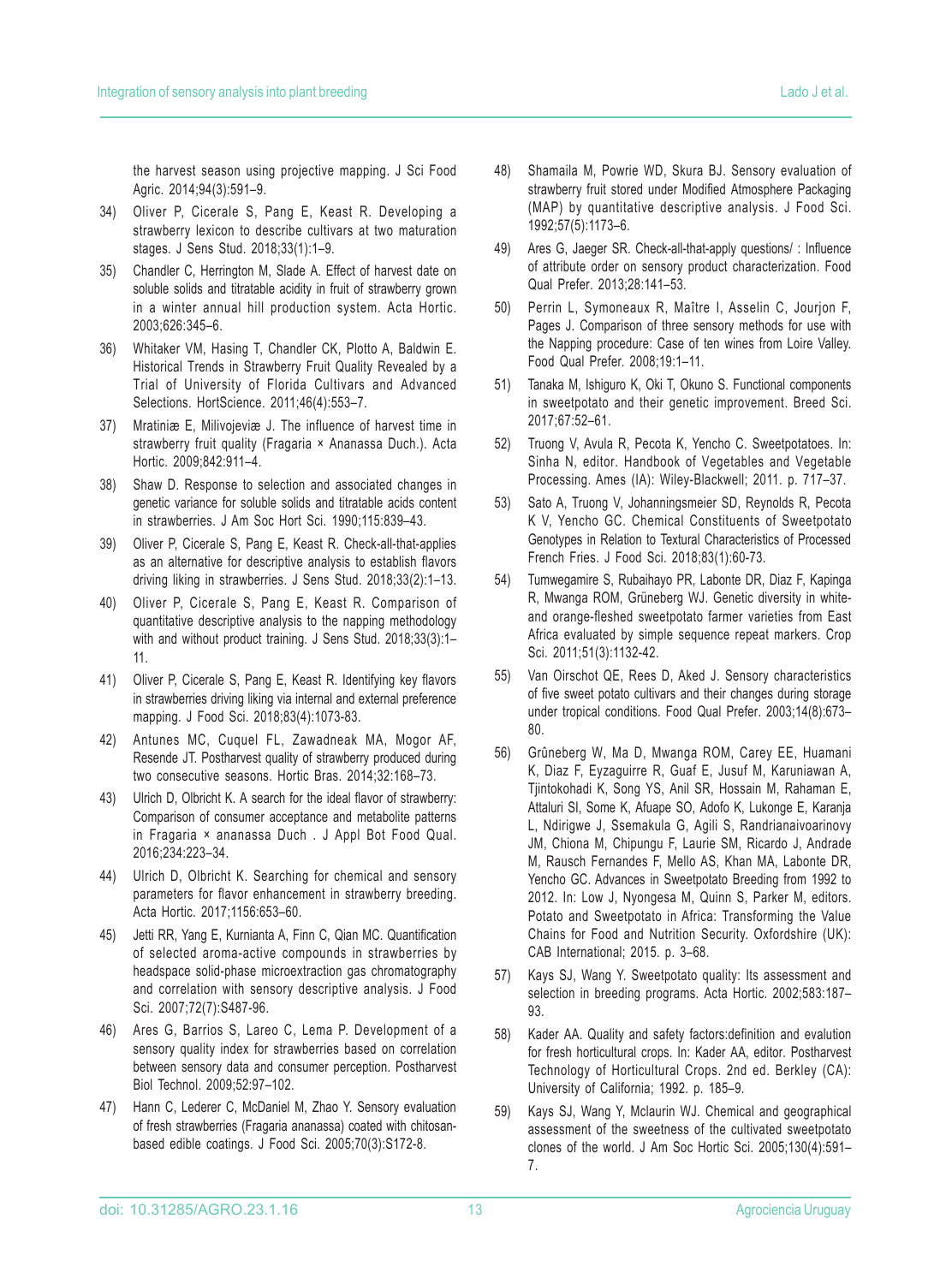- 61) Kays SJ, Wang Y. Thermally induced flavor compounds. HortScience. 2000;35(6):1002–12.
- 62) Leighton C, Schoenfeldt H, Kruger R. Quantitative descriptive sensory analysis of five different cultivars of sweetpotato to determine sensory and textural profiles. J Sens Stud. 2010;25:2–18.
- Wang Y, Kays SJ. Analytically directed flavor selection in breeding food crops. J Am Soc Hortic Sci. 2003;128(5):711– 20.
- 64) Grüneberg WJ, Mwanga R, Andrade M, Espinoza J. Selection methods Part 5: Breeding clonally propagated crops. In: Ceccarelli S, Guimarães EP, Weltizien E, editors. Plant Breeding and Farmer Participation. Rome: FAO; 2009. p. 275–322.
- 65) Kays SJ. Flavor the key to sweetpotato consumption. Acta Hortic. 2006;703:97–106.
- 66) Burri BJ. Evaluating sweet potato as an intervention food to prevent vitamin A deficiency. Compr Rev Food Sci Food Saf. 2011;10(2);118-30.
- 67) Tomlins K, Westby A. Relationship among the carotenoid content, dry matter content and sensory attributes of sweet potato. Food Chem. 2012;131:14–21.
- 68) Tomlins K, Rwiza E, Nyango A, Amour R, Ngendello T, Kapinga R, Rees D, Jolliffe F. The use of sensory evaluation and consumer preference for the selection of sweetpotato cultivars in East Africa. J Sci Food Agric[Internet]. 2004[cited 2019 Apr 29];84(8):791–9. Available from: http://doi.wiley.com/ 10.1002/jsfa.1712.
- 69) Ofori G, Oduro I, Ellis WO, Dapaah KH. Assessment of vitamin A content and sensory attributes of new sweet potato ( Ipomoea batatas ) genotypes in Ghana. African J Food Sci. 2009;3(7):184–92.
- 70) Tomlins K, Ndunguru G, Stambul K, Joshua N, Ngendello T, Rwiza E, Amour R, Ramadhani B, Kapande A, Westby A. Sensory evaluation and consumer acceptability of pale-fleshed and orange-fleshed sweetpotato by school children and mothers with preschool children. J Sci Food Agric. 2007;87:2436–46.
- 71) Bologna F, Ares G, Varela P, Vicente E. Nueva metodología de análisis de calidad sensorial integrada al programa de mejoramiento de boniato. In: Libro de Resúmenes: XXXVI Congreso Argentino de Horticultura; 2013 Sep 24-26; Tucumán, Argentina. [place unknown]: ASAHO; 2013. p. 308.
- 72) Fuentes S, Chujoy E. Sweetpotato in South America. In: Loebenstein G, Thottappilly G, editors. The Sweetpoato. Dordrecht: Springer Science; 2009. p. 415–40.
- 73) Vicente E, Ares G, Rodríguez G, Varela P, Bologna F, Lado J. Selection of promising sweet potato clones using projective mapping. J Sci Food Agric [Internet]. 2017[cited 2019 Apr

29];97(1):158–64. Available from: http://doi.wiley.com/10.1002/ jsfa.7704.

- 74) Lebot V. The tropical root and tuber crops: Cassava, sweet potato, yams and aroids. Cambridge (UK): CABI; 2009. 432 p.
- 75) Samir KC, Lutz W. The Human Core of the SSPs: Population scenarios by age, sex and level of education for all countries to 2100. Glob Environ Change. 2017;42:181–92.
- 76) Kristinsson HG, Jörundsdóttir HÓ. Food in the bioeconomy. Trends in Food Sci Technol. 2019;84:4–6.
- 77) Unnevehr LJ. Consumer demand for rice grain quality and returns to research for quality improvement in Southeast Asia. Amer J Agric Econ. 1986;68(3):634-41.
- 78) Yanjie X, Yining Y, Shuhong O, Xiaoliang D, Hui S, Shukun J, Jinsong B. Factors affecting sensory quality of cooked japonica rice. Rice Science. 2018;25(6):330–9.
- 79) Mestres C, Briffaz A, Valentin D. Consumer demand and sensory evaluation. In: Bao J, editor. Rice, Chemistry and Technology. 4th ed. Cambridge (UK): Elsevier; 2019. p. 385-426.
- 80) Delmundo AM, Juliano BO. Consumer preference and properties of raw and cooked milled rice. J Texture Studies. 1981;12:107-20.
- 81) Juliano BO, Perez CM, Kaosaard M. Grain quality characteristics of export rice in selected markets. Cereal Chem. 1990;67:192-7.
- 82) Kaosa-ard M, Juliano BO, Assessing quality characteristics and price of rice selected international markets. In: Unnevehr LJ, Duff B, Juliano BO, editors. Consumer demand for rice grain quality. Manila: IRRI; 1992. p. 201-19.
- 83) Kotagama HB, Kumara WAKJ. A hedonic price analysis of consumer preference on rice quality characteristics. Sri Lanka Journal of Agricultural Science. 1996;33:59-73.
- 84) Azabagaoglu MO, Gaytancioglu O. Analyzing consumer preference to different rice varieties in Turkey. Agricultura Tropica Subtropica. 2009;42:118-25.
- 85) Cuevas RP, Pede VO, McKinley J, Velarde O, Demont M. Rice grain quality and consumer preferences: A case study of two rural towns in the Philippines. PLoS One [Internet]. 2016[cited 2019 Apr 29];11(3):e0150345. Available from: https:/ /www.ncbi.nlm.nih.gov/pmc/articles/PMC4794204/.
- 86) Delmundo AM, Kosco DA, Juliano BO, Siscar JJH, Perez CM. Sensory and instrumental evaluation of texture of cooked and raw milled rices with similar starch properties. J Texture Studies. 1989;20:97-110.
- 87) Dallard J, Pons B. Qaulité du riz: Enquête aupres des consommateurs ivoiriens et évaluation instrumentale des variétés. Agriculture et Developpement. 1994;2:30-4.
- 88) Wilkie K, Wootton M, Paton JE. Sensory testing of Australian fragrant, imported fragrant, and non-fragrant rice aroma. Int J Food Properties. 2004;7:27-36.
- 89) Lee JS, Kang KH. Varietal preference of grain appearance and sensory of African on rice ecotypes. J Korean Society Int Agric. 2014;26:232-7.